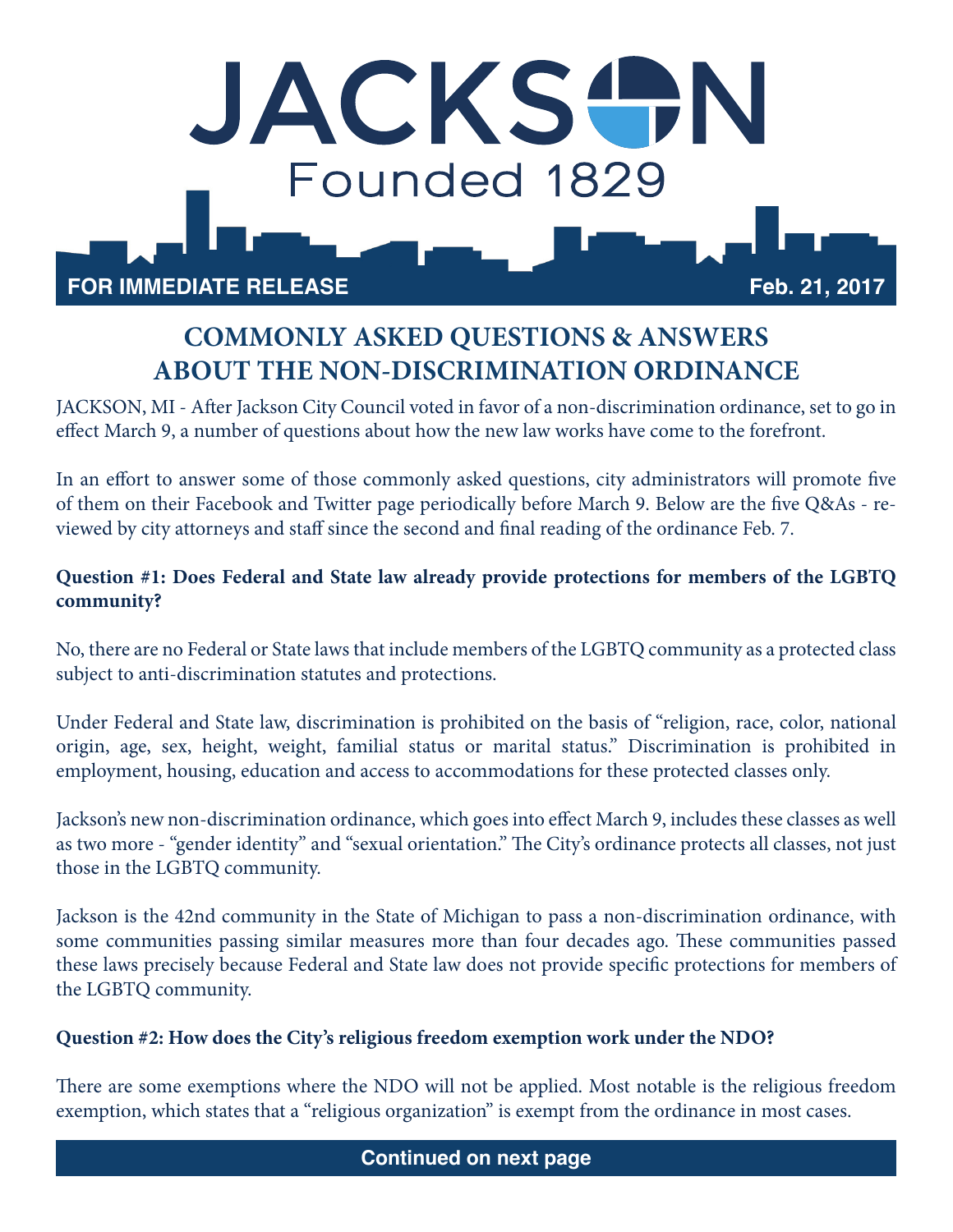## **Continued from Page 1**

Thus, religious organizations may legally restrict employment opportunities, housing and accommodation. Religious organizations include places of worship, religious private schools and subsidiary, non-profit religious-based institutions whose duty is guided by particular religious tenets. Often, these organizations are also tax exempt.

For example: Betsy runs a wedding photography business and is a devout member of a religious organization that believes homosexuality is morally wrong. If Betsy is approached by a homosexual couple to purchase her services for their same-sex wedding and she refuses based on her religious beliefs - refusing in whole or in part because the couple is gay, Betsy has violated the NDO.

The ordinance is not be violated if Betsy was employed by a non-profit, church subsidiary to photograph weddings - or if she were employed by the church in question - as her employer is exempt from the law in this case.

## **Question #3: How does the NDO affect landlords?**

The NDO makes it illegal within the City of Jackson for landlords to discriminate against a person because of his or her sexual orientation and/or gender identity in housing, selling or otherwise making available a non-owner occupied residence or rental home, as well as discrimination against tenants in terms, conditions, maintenance or repair of rentals.

For landlords that own property, live in that home, or are looking for a roommate, there is an exception which allows yfor them to refuse to rent to a member of the LGBTQ community in any arrangement for shared ownership, lease or residency. This also applies if the landlord or property owner has an immediate family member living in his or her non-owner occupied residence.

Thus, if a landlord owns the dwelling or duplex and lives in the dwelling - or has a family member living in the dwelling - they are exempt from the NDO.

However, the property must be advertised in a non-discriminatory manner even if the landlord does not wish to rent to a member of the LGBTQ community.

### **Question #4: What affect does the NDO have on employers and employees?**

Many community members voiced their concern that they may - for example - discharge an employee without knowing the employee is a member of the LGBTQ community, and will consequently face a penalty under the current NDO.

This is not necessarily the case.

If a decision is made to fire an employee based in whole or in part on the employee's sexual orientation or gender identity, then a violation of the ordinance has likely occurred, and the company or individual